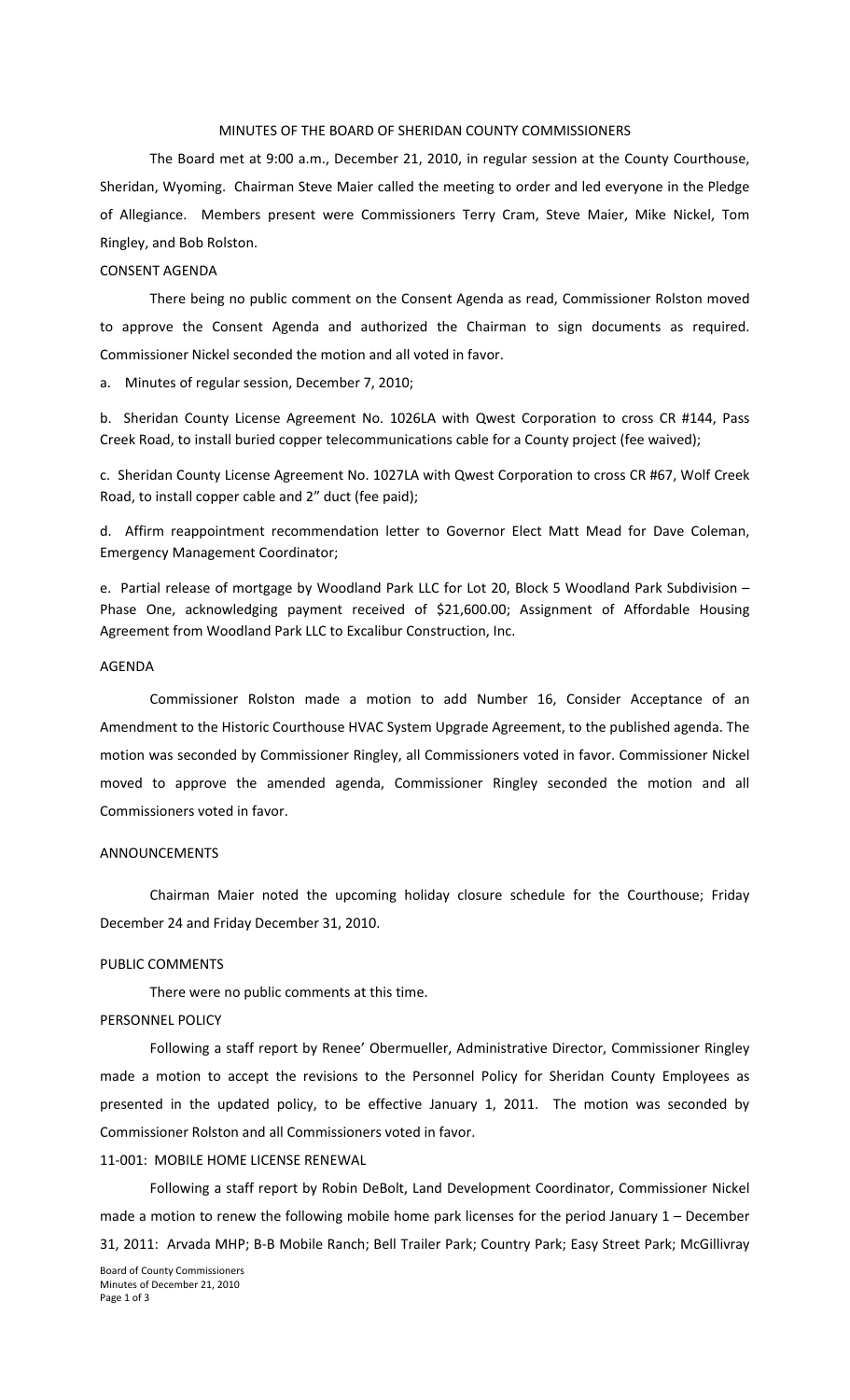MHP; Mitchell Court; Mobile Haven Trailer Court; Wagon Box MHP; Willow Park; and Woodland Park Village. Commissioner Rolston seconded the motion and all Commissioners voted in favor. SV‐10‐001: MEADOWBROOK SUBDIVISION PARTIAL VACATION

Following a staff report by Robin DeBolt, Land Development Coordinator, and representation by Deb Wendtland, attorney for Spear Ranch, LLC and John and Pat Best, Commissioner Ringley made a motion to approve Item SV‐10‐001: Meadowbrook Acres Partial Vacation, vacating Meadowbrook Acres Subdivision, creating two tracts with the following conditions:

- 1. The utility easement shown on exhibit E shall not be vacated.
- 2. The 5 ft easement dedication to the public for right-of-way purposes along Brinton Road (CR#103) shall not be affected by this vacation.
- 3. The spelling of Brinton Road (CR#103) shall be corrected on all documents prior to the County collecting signatures.

Commissioner Rolston seconded the motion and all Commissioners voted in favor.

## CUP 2011: SAWSJPB REQUEST OF WAIVER

Following a staff report by Dan Coughlin, SAWSJPB Project Manager, Commissioner Rolston made a motion to waive the fees associated with the CUP application SAWSJPB will be submitting for the Big Goose Water Treatment Plant Clearwell Expansion. The motion was seconded by Commissioner Ringley and all Commissioners voted in favor.

### TRANSFER OWNERSHIP OF COUNTY PROPERTY

Following a staff report by Ken Muller, County Engineer, a motion was made by Commissioner Rolston to execute and authorize the Chairman to sign a Quit Claim Deed transferring ownership of a portion of Sheridan County property located in and adjacent to Kentucky Avenue on the east side of the Sheridan County Fairgrounds property, to the City of Sheridan. The motion was seconded by Commissioner Nickel and all Commissioners voted in favor.

# ENGINEERING CONTRACT AMENDMENT

Following a staff report by Ken Muller, County Engineer, a motion was made by Commissioner Ringley to approve and authorize the Chairman to sign an Amendment to the Engineering Contract with Vista West Engineering, Inc. for the West Brundage Lane Phase III project to include additional Construction Engineering costs in the amount of \$8,193.00. The motion was seconded by Commissioner Rolston and all Commissioners voted in favor.

## PROJECT AWARD

Following a staff report by Ken Muller, County Engineer, a motion was made by Commissioner Rolston to award and authorize the Chairman to sign Sheridan County Road Improvement Project HRRR CN03033 & CN03034 for County Roads #89 (Beckton Rd) and #1211 (Lower Prairie Dog Rd) to DCM Construction LLC in the amount of \$210,253.36. The motion was seconded by Commissioner Nickel and all Commissioners voted in favor.

### OWNERSHIP TRANSFER

Following a staff report by Ken Muller, County Engineer, a motion was made by Commissioner Cram to Execute and authorize the Chairman to sign a Quit Claim Deed transferring ownership of Sheridan County Property located between the Fort Road right‐of‐way and platted property of the